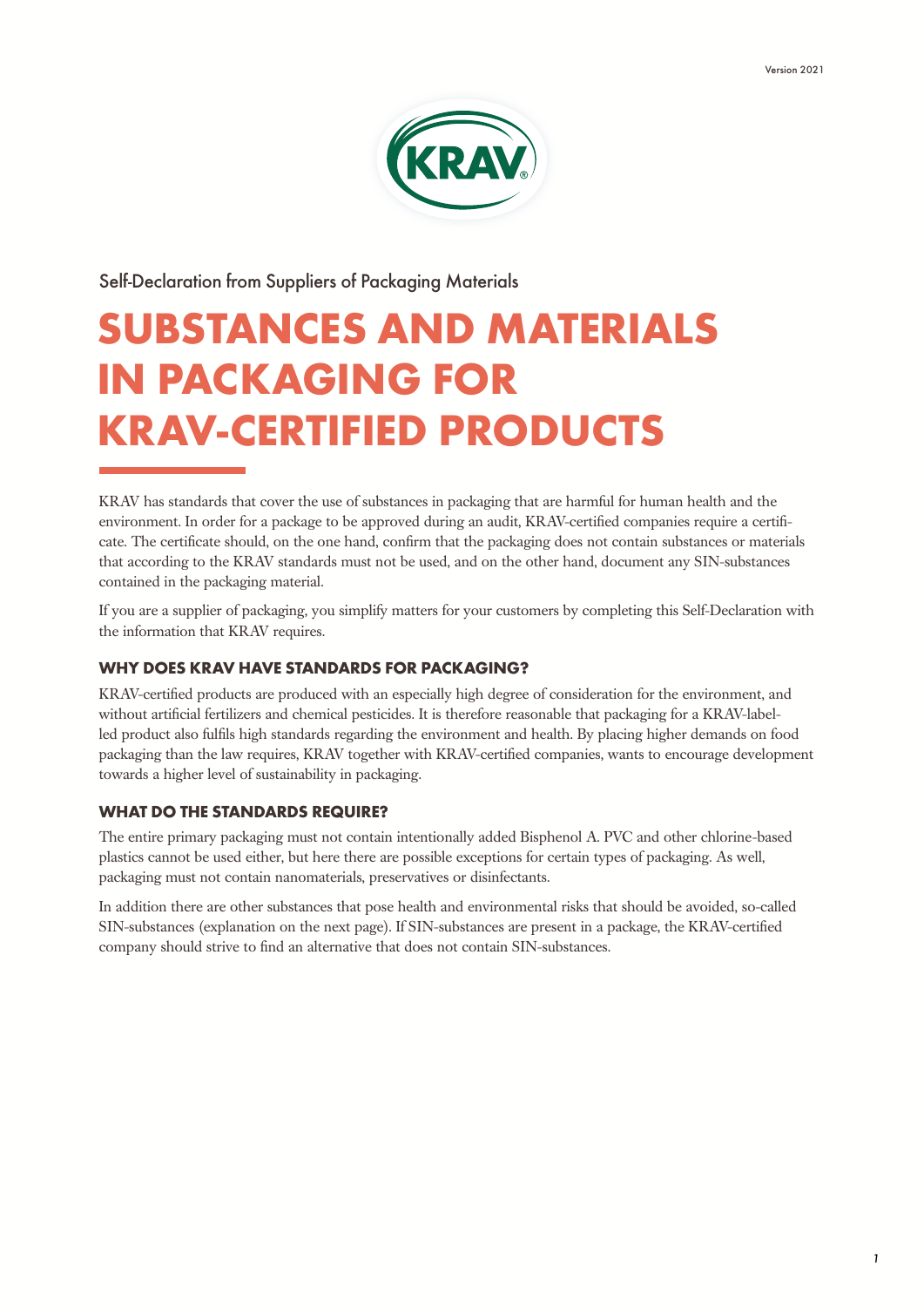### CLARIFICATION AND COMMENTS ABOUT THE QUESTIONS IN THE DECLARATION

**1a.** PVC (polyvinyl chloride) and other chlorine-based plastics must not be present in the packaging for KRAV-labelled products packaged after 1 January 2018. If despite this, chlorine-based plastic is present, please specify (in the comments section) in which material it is used. Polyvinylidene chloride (PVDC) is an example of a chlorine-based plastic other than PVC.

**1b.** Intentionally added Bisphenol A (BPA) must not be present in any part of the packaging for KRAV-labelled products that are packaged after 1 January 2018. BPA can be present as a contaminant in the material flows and therefore it is not always possible to guarantee that a product is completely free from BPA. KRAV has no threshold limit for BPA, but it must be clear in the declaration that BPA has not been intentionally used in the manufacture of the packaging material.

**1c.** Packaging must not be treated with preservatives or disinfectants. Disinfection using hydrogen peroxide is however allowed.

**1d.** Technologically produced nanomaterials must not be used in packaging.

**2. SIN-substances** are substances that are specified in ChemSec's list of substances that fulfil the EU criteria for "substances of very high concern". Those SIN-substances that must be declared are listed in Appendix 3 of the KRAV standards and on page 5 of this declaration. KRAV-certified companies must carry out an inventory to find out if any SIN-substances were intentionally used in the production of the packaging.

In an inventory of SIN-substances in plastics, it is not necessary to list polymer production aids and initiators used in the production of polymers. Polymer production aids and initiators are defined in accordance with the EU regulation (EC) 10/2011 on plastic materials and articles intended to come in contact with food.

If SIN-substances are used in the production process, but the manufacturer of the material cannot specify which substances have been used due to confidentiality commitments, please provide in that case the number of SIN-substances present and their function. This can be done in the comments field.

### MORE INFORMATION

There is more information on the KRAV website about KRAV's packaging standards. Amongst other things, there is a Packaging Guide – a guide that KRAV-certified companies can use to choose environmentally friendly packaging. www.krav.se/forpackningar

KRAV's standards for packaging are found in section 3.5 Packaging. You can find the KRAV standards at: *www.krav.se/inenglish*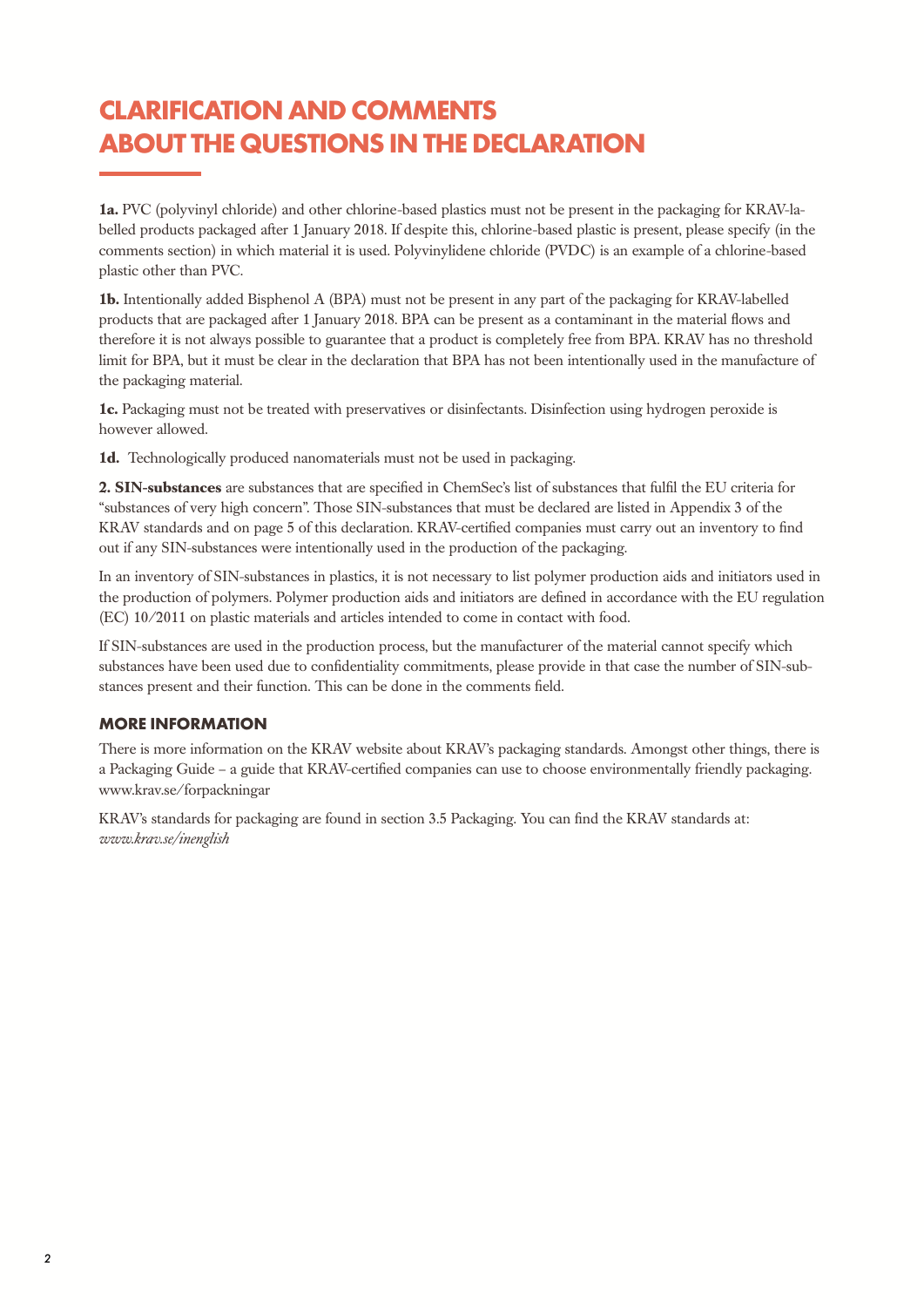## **SELF-DECLARATION FROM SUPPLIERS** OF PACKAGING MATERIALS

Self-declaration of the packaging producer/distributor in accordance with section 3.5 Packaging of the KRAV Standards.

· Name and address of the KRAV-certified producer

• Name and address of the packaging producer/distributor

• Designation of the packaging (article number, name and/or type)

· Packaging material (e.g. plastic, cardboard, etc.)

1. - I hereby certify that this packaging fulfill the following (tick the applicable statements):

a. The packaging does not contain any chlorine-based plastics.

b. The packaging material does not contain any intentionally added Bisphenol A.2

c. The packaging is not treated with preservatives or disinfectants.

d. The packaging material does not contain technologically created nanomaterials.

#### **COMMENTS.**

<sup>&</sup>lt;sup>1</sup> Here you can list several packages of the same type, i.e. packaging that consists of the same material but that has different article numbers.

The designation of the packaging must correspond to the information given to the customer upon delivery, for example on delivery notes or invoices.

<sup>&</sup>lt;sup>2</sup> The standards enter into force for all KRAV-labelled products packaged from and including 1 January 2018, see section 3.5.

<sup>&</sup>lt;sup>3</sup> Disinfection with the help of hydrogen peroxide is permissible and does not need to be declared.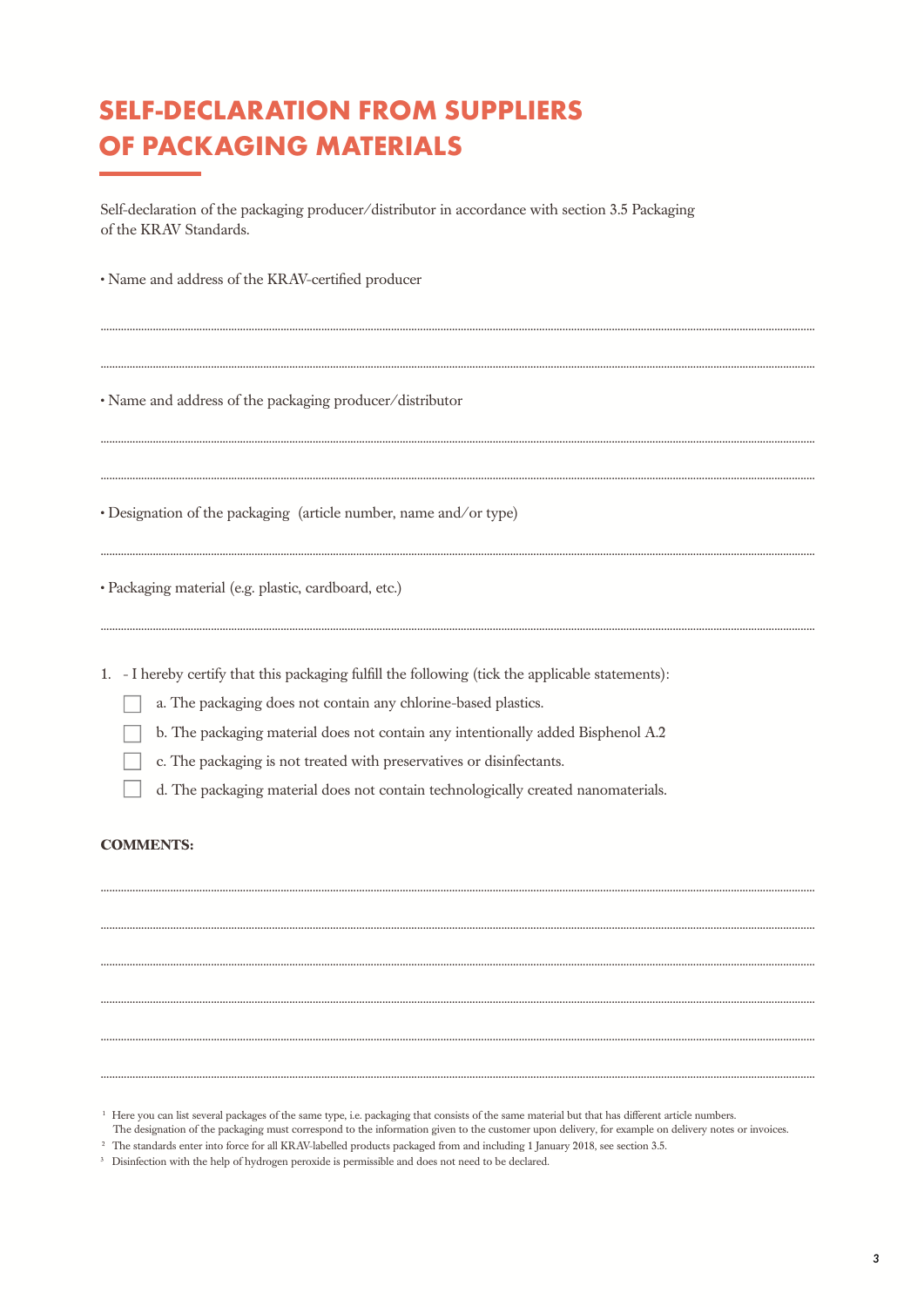### 2.- Information about the presence of SIN-substances:

a. The packaging material does not contain any intentionally added SIN-substances.

b. The packaging material does contain intentionally added SIN-substances:

| Name of the<br><b>Substance</b>                                                                                                                                                                                                                                                                                                  | CAS no. | Function in the packaging<br>/production process |
|----------------------------------------------------------------------------------------------------------------------------------------------------------------------------------------------------------------------------------------------------------------------------------------------------------------------------------|---------|--------------------------------------------------|
|                                                                                                                                                                                                                                                                                                                                  |         |                                                  |
|                                                                                                                                                                                                                                                                                                                                  |         |                                                  |
|                                                                                                                                                                                                                                                                                                                                  |         |                                                  |
|                                                                                                                                                                                                                                                                                                                                  |         |                                                  |
|                                                                                                                                                                                                                                                                                                                                  |         |                                                  |
|                                                                                                                                                                                                                                                                                                                                  |         |                                                  |
|                                                                                                                                                                                                                                                                                                                                  |         |                                                  |
| <b>COMMENTS:</b>                                                                                                                                                                                                                                                                                                                 |         |                                                  |
|                                                                                                                                                                                                                                                                                                                                  |         |                                                  |
|                                                                                                                                                                                                                                                                                                                                  |         |                                                  |
|                                                                                                                                                                                                                                                                                                                                  |         |                                                  |
|                                                                                                                                                                                                                                                                                                                                  |         |                                                  |
|                                                                                                                                                                                                                                                                                                                                  |         |                                                  |
|                                                                                                                                                                                                                                                                                                                                  |         |                                                  |
| The undersigned guarantees that the information provided in this declaration, according to their knowledge, is cor-<br>rect. If the undersigned becomes aware of anything that indicates that the information provided in this declaration is<br>incorrect, they undertake to immediately inform the orderer of the declaration. |         |                                                  |
|                                                                                                                                                                                                                                                                                                                                  |         |                                                  |
|                                                                                                                                                                                                                                                                                                                                  |         |                                                  |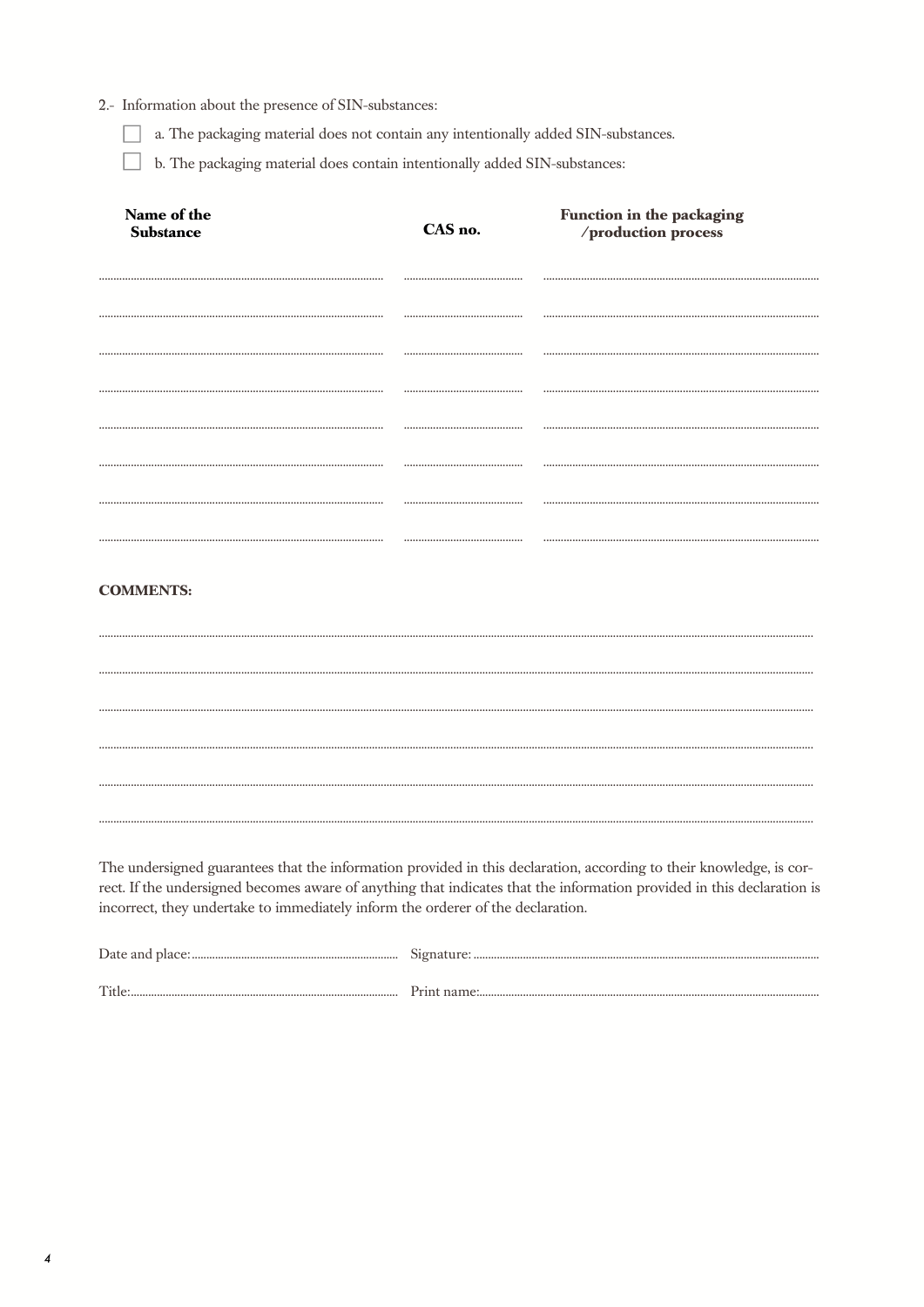### KRAV Standards 2019-20

### APPENDIX 3: SIN LIST SUBSTANCES IN FOOD PACKAGING

A SIN (Substitute It Now!) substance is a substance identified by the International Chemical Secretariat's (ChemSec's) as a "substance of very high concern" (SVHC) according to the criteria in the EU chemical regulation REACH. Following is a list of SIN substances in food packaging, and that must be included in documentation of SIN substances.

When documenting SIN substances in plastics, polymerization aids or initiators do not need to be reported.

| <b>CAS</b>     | <b>SIN SUBSTANCE</b>                              |                          | <b>PACKAGING MATERIAL</b> |         |                    |        |         |  |
|----------------|---------------------------------------------------|--------------------------|---------------------------|---------|--------------------|--------|---------|--|
|                |                                                   | card-<br>board/<br>paper | wood/<br>cork             | coating | printing<br>ink    | rubber | plastic |  |
| 100-42-5       | styrene                                           |                          |                           |         | x                  |        | X       |  |
| 10043-35-3     | boric acid                                        |                          | X                         |         | X                  |        |         |  |
| $101 - 14 - 4$ | 4,4'-methylenebis [2-chloroaniline]               |                          |                           |         |                    | X      |         |  |
| 101-77-9       | 4,4'-methylenedianiline                           |                          |                           |         | X                  |        |         |  |
| 106-89-8       | epichlorohydrin                                   | X                        |                           |         | X                  |        | X       |  |
| 106-91-2       | glycidyl methacrylate                             | X                        |                           |         | χ                  |        | X       |  |
| 106-99-0       | 1,3-butadiene                                     |                          |                           |         | χ                  |        | X       |  |
| 107-13-1       | acrylonitrile                                     |                          |                           |         | X                  |        | X       |  |
| 108-46-3       | 1,3-benzenediol (Resorcinol)                      |                          |                           |         | X                  |        | X       |  |
| 109-86-4       | ethylene glycol monomethyl ether                  |                          |                           |         | X                  |        |         |  |
| 110-80-5       | ethylene glycol monoethyl ether                   |                          |                           |         | X                  |        |         |  |
| $111-41-1$     | 2-(2-aminoethyl) ethanolamine                     |                          |                           |         | X                  |        | X       |  |
| 115-96-8       | tris(2-chloroethyl) phosphate                     |                          |                           |         | X                  |        | X       |  |
| 117-81-7       | di(ethylhexyl) phthalate (DEHP)                   | X                        |                           |         | X                  |        | X       |  |
| 117-84-0       | dioctyl phthalate (DOP)                           |                          |                           |         | X                  |        | X       |  |
| 119-61-9       | benzophenone                                      |                          |                           |         | X                  |        | X       |  |
| 123-77-3       | azodicarbamide                                    |                          |                           |         |                    | X      |         |  |
| 126-99-8       | 2-chlorobuta-1,3-diene                            |                          |                           |         |                    | X      |         |  |
| 128-37-0       | butylhydroxytoluene (BHT)                         |                          |                           |         | X                  | X      | X       |  |
| 1309-64-4      | antimony trioxide                                 |                          |                           |         | X                  |        | X       |  |
| 131-56-6       | 2,4-dihydroxybenzophene,<br>benzophenone-1 (BP-1) |                          |                           |         | $\pmb{\mathsf{X}}$ |        | X       |  |
| 131-57-7       | benzophenone-3; (BP-3), oxybenzone                |                          |                           |         | Χ                  |        | χ       |  |
| 1330-43-4      | sodium tetraborate                                | X                        |                           |         | X                  |        | X       |  |
| 137-26-8       | thiram                                            | X                        |                           | X       |                    |        |         |  |
| 137-30-4       | ziram                                             |                          |                           |         |                    | X      |         |  |
| 137-42-8       | methyldithiocarbamic acid, sodium salt            | X                        |                           |         |                    |        |         |  |
| 140-66-9       | 4-(1,1,3,3-tetramethylbutyl) phenol               |                          |                           |         | X                  |        |         |  |
| 151-56-4       | aziridine                                         |                          |                           |         | X                  |        | X       |  |
| 15571-58-1     | dioctyltin bis(2-ethylhexylmercaptoacetate)       |                          |                           |         | X                  |        | X       |  |